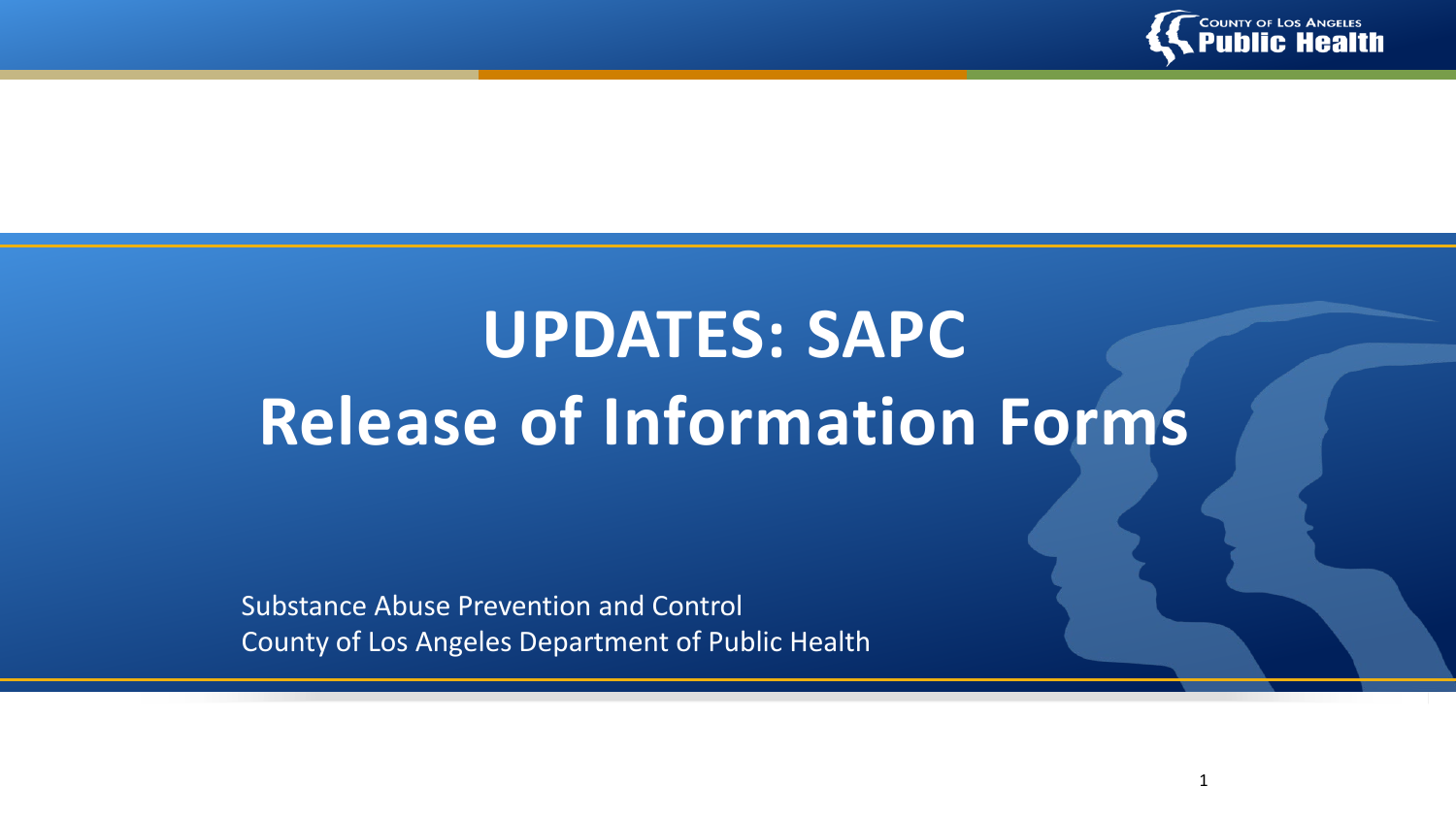

## **Outline**

- SAPC Release of Information Forms
	- Overview
	- Key Updates
		- "In SAPC Network" Release of Information Form
		- "Out of SAPC Network" Release of Information Form
- Operationalizing Release of Information Forms in Sage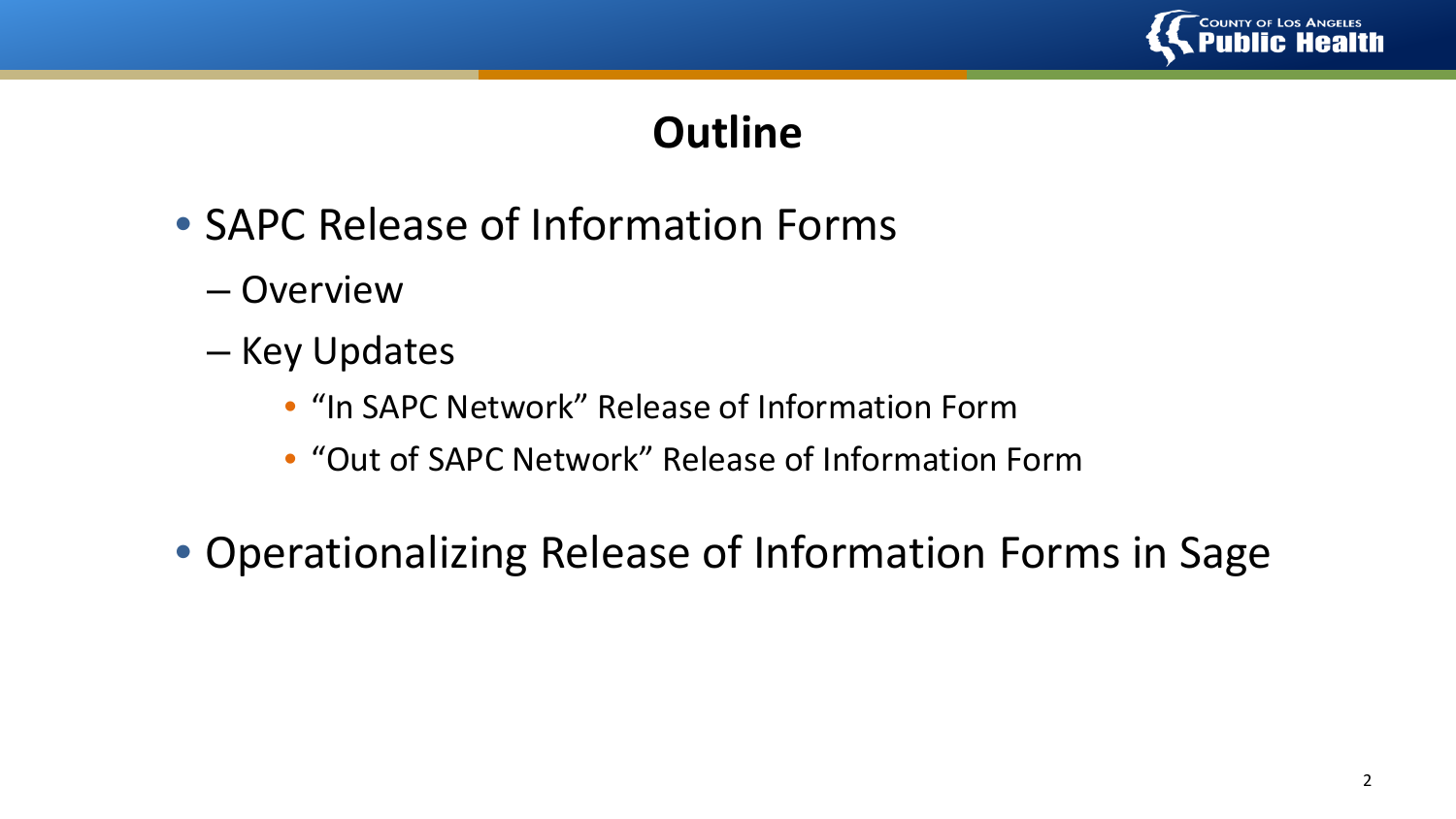

## **Overview**

- **In SAPC Network Release of Information Form** 
	- *INTRA*-system info sharing
		- Facilitates more and easier exchange of info between SAPC's SUD provider network and enhance care coordination.
		- Gives patients an option to consent to share info with ALL providers across SAPC's network *(preferred)*, or to only consent to share info via the traditional method of specifying specific providers.
- **Out of SAPC Network Release of Information Form**
	- *INTER*-system info sharing
		- Facilitates info sharing between SAPC's SUD provider network and other types of providers outside of SAPC's network of care (e.g., physical and mental health providers, etc).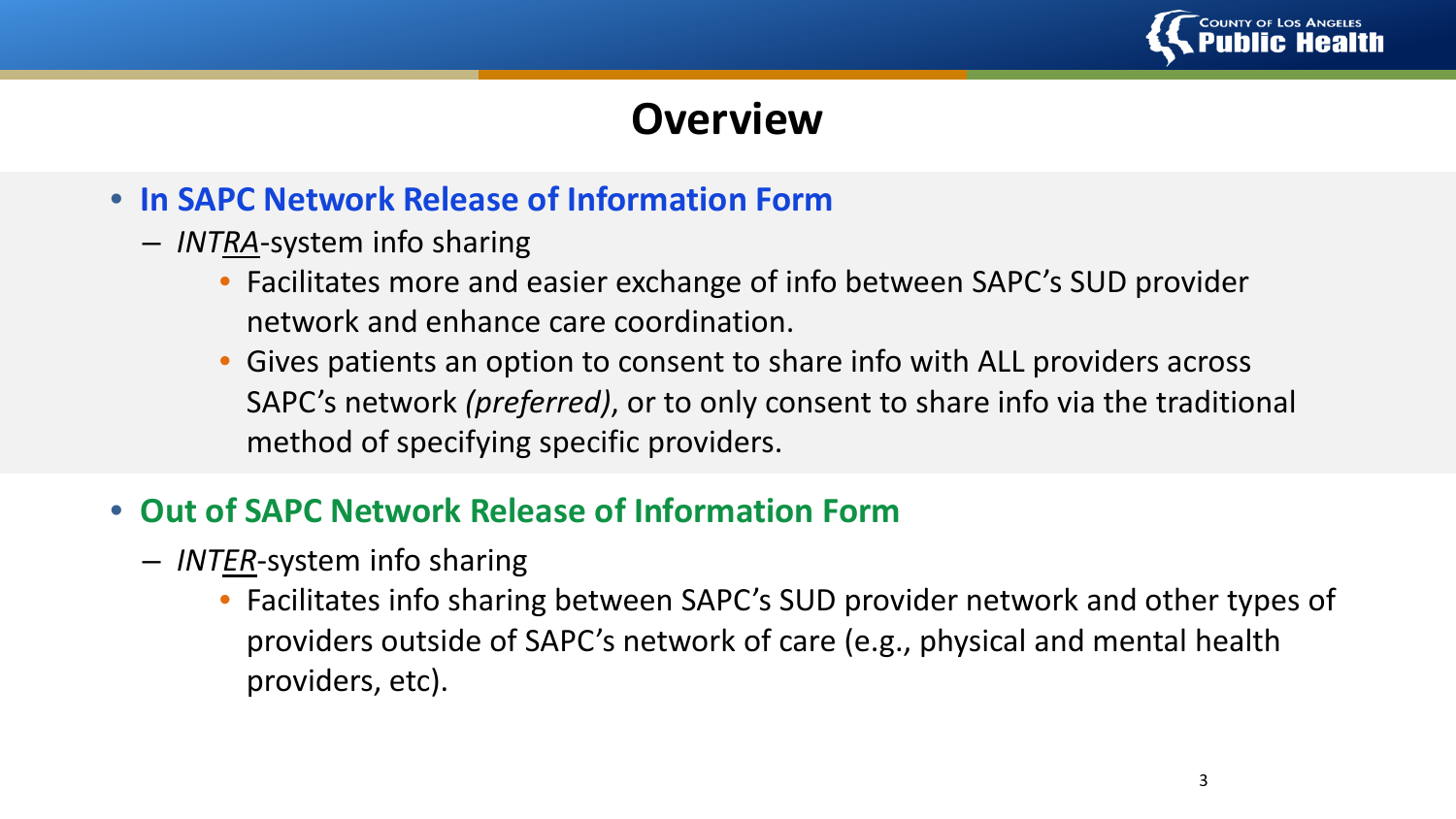

## **Key Updates** –

## **In SAPC Network Release of Information Form**

• **Expiration of Authorization**

#### **IV. EXPIRATION OF AUTHORIZATION**

This Authorization will automatically expire on  $\frac{1}{\sqrt{2}}$  or one year from date of execution of this Release, whichever is later.

• **Addendum**<br>Substance Use Disorder Providers:

The list of SAPC's substance use provider network below is valid as of 07/18/19. Please visit SAPC's online Provider Directory at http://sapccis.ph.lacounty.gov/sbat/ for the most current list of providers.

| <b>ADDICTION RESEARCH</b><br>AND TREATMENT, INC. |
|--------------------------------------------------|
| <b>AEGIS TREATMENT</b><br>CENTERS, LLC           |

| <b>CENTER FOR INTEGRATED</b><br>FAMILY AND HEALTH<br><b>SERVICES</b> |
|----------------------------------------------------------------------|
| <b>CHABAD OF CALIFORNIA,</b><br>INC                                  |

| ELDORADO COMMUNITY<br><b>SERVICE CENTER</b> |
|---------------------------------------------|
| ETTIE LEE HOMES,<br><b>INCORPORATED</b>     |
|                                             |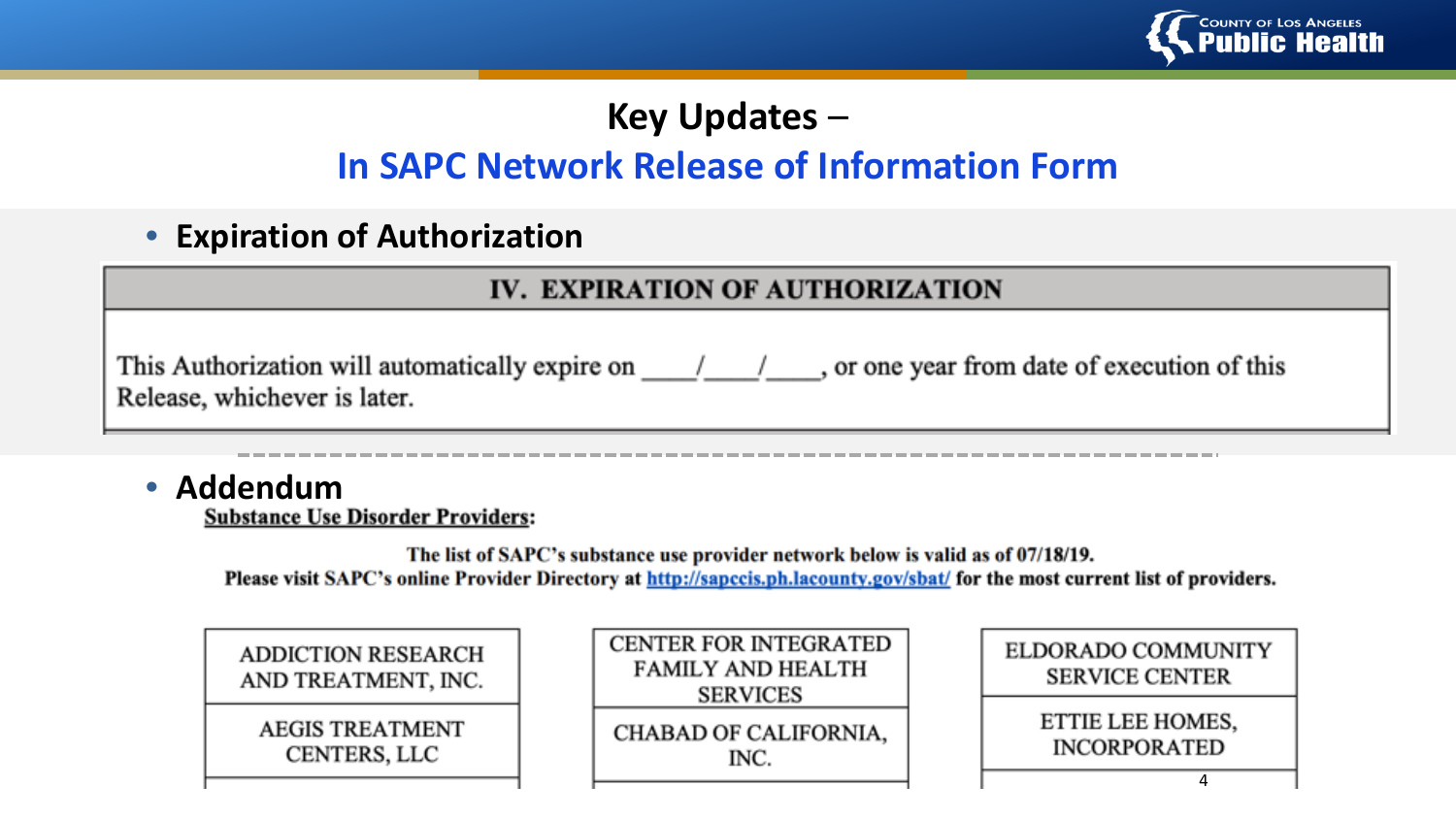

### **Key Updates** –

### **Out of SAPC Network Release of Information Form**

• **Expiration of Authorization**

#### IV. EXPIRATION OF AUTHORIZATION

This Authorization will automatically expire on  $\frac{1}{\sqrt{2}}$  or one year from date of execution of this Release, whichever is later.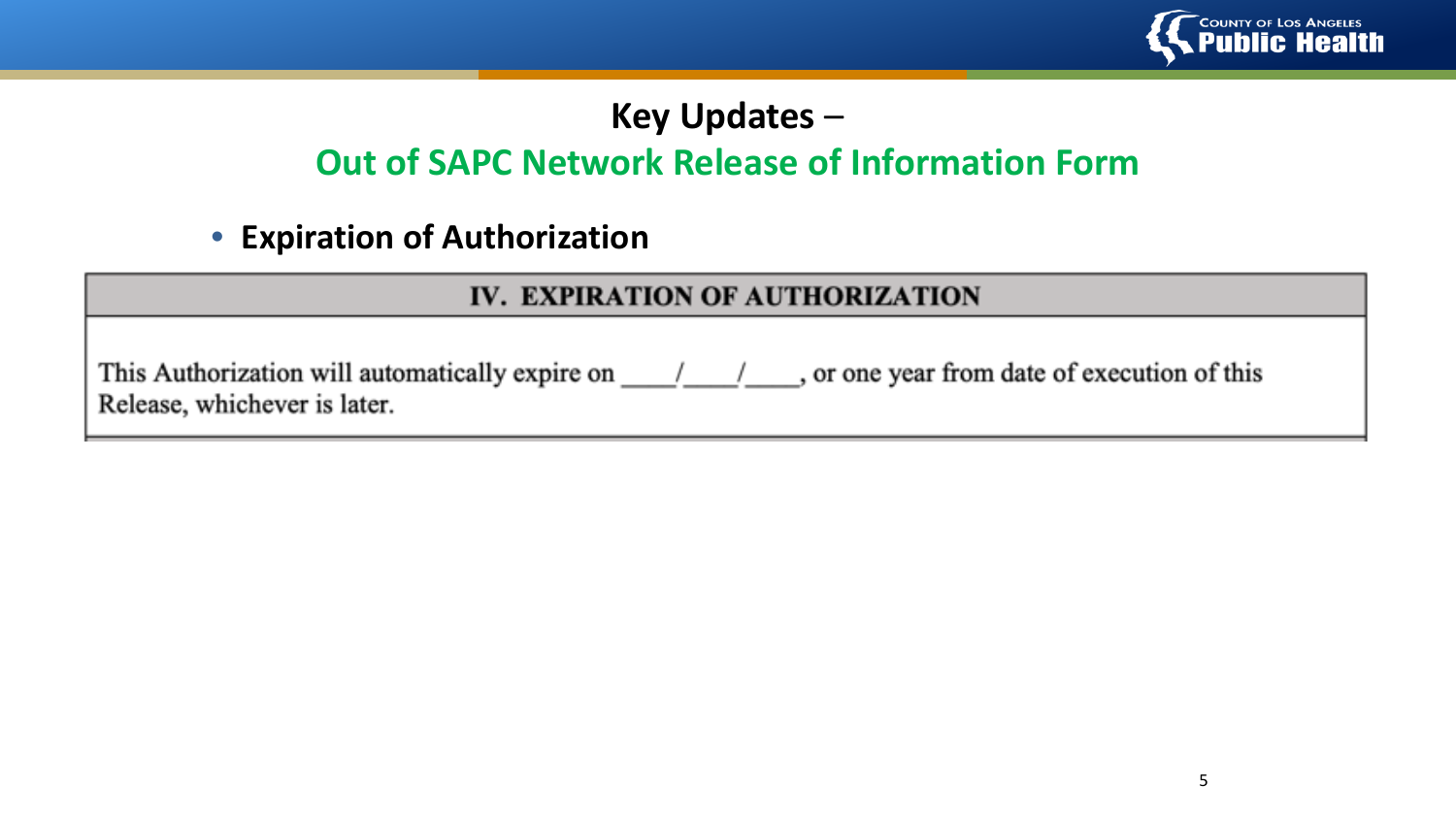

#### **Operationalizing Release of Information Forms in Sage**

#### • **Section II: Entities Who May Share Health Information**

- Option 1: Consent to share SUD info with the entire SAPC treatment provider network.
- Option 2: Consent to share SUD info via the traditional method by specifying which provider agencies within SAPC's network a patient permits info sharing with.
	- When providers discuss Option 1 with patients, they must ensure that patients are aware of the providers within SAPC's treatment provider network that would be involved in the info sharing (reference that the provider list is available in the Addendum and an up-to-date list of provider agencies is always available on the Service and Bed Availability Tool [SBAT]).

#### • **Section IV: Expiration of Authorization**

- Expiration date on Release of Information Form will NOT automatically transfer to Sage.
- Users must track the expiration date and update Sage accordingly.